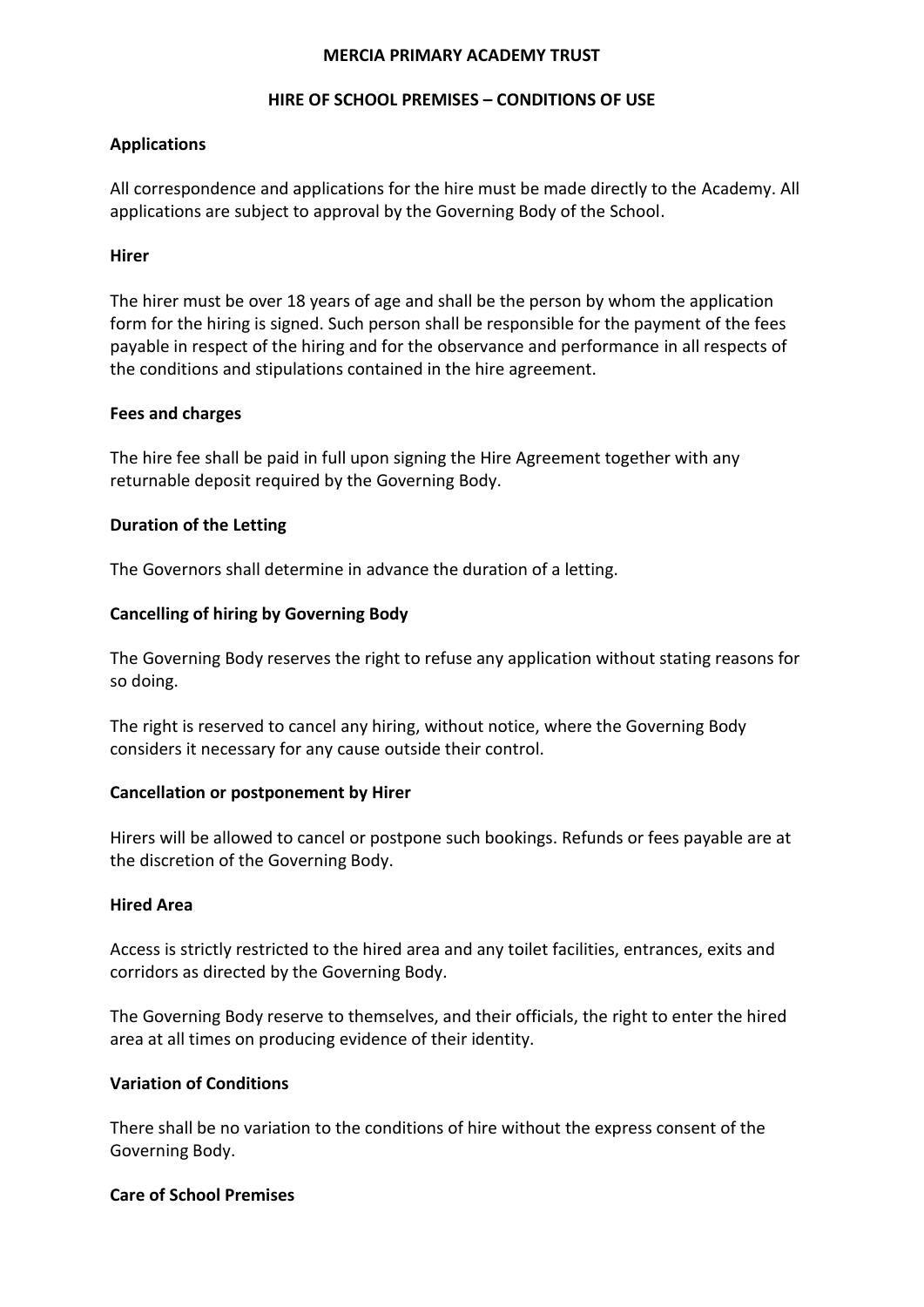The hirer is responsible for everyone who is on the School's premises for the activities they are organising and, generally, for everyone who comes on to the parts of the School's premises which are under the hirers control at the stated times. The hirer is responsible for ensuring that they comply with all the terms of the hire agreement.

No notices or placards shall be affixed to, lean upon or be suspended from any part of the school premises

No bolts nails, tacks, screws, pins or other similar objects shall be driven into any of the walls, floors, ceilings, furniture or fittings. The hirer shall ensure that no persons using the permitted area to use shoes with stiletto heels or other footwear which may in the opinion of the Governing Body be damaging to the floor surfaces of the hired.

# **Intoxicating liquor**

Intoxicating liquor shall not be brought into nor consumed on school premises.

# **Smoking**

There shall be no smoking on the school premises on the grounds of the fire security and the potential for damage to floors and furniture.

# **Public Entertainment and other Licences**

The promoters of entertainment and functions to which the public are admitted on payment shall be responsible for completing to the satisfaction of the Governors all formalities in connection with the use of the premises for that purpose. Where the Chief Fire' Officer or Licensing Authority require additional facilities for. the purpose of a letting (such as "Exit" sign and emergency lighting) which are not already installed, It shall be the responsibility of the Hirer to provide such facilities of an approved type and method of installation.

Payment for admission shall be deemed to include admission by tickets or programmes or by any other method by which the making of a payment entitles a person to admission.

No entertainment or function to which the public are admitted shall be allowed unless the premises are licensed for the purpose under the bye-laws of the Local Authority in whose area the premises are situated and all necessary regulations against fire are compiled with.

The hirer shall be responsible during the function or entertainment for which the premises are hired for ensuring:

- all safety requirements and recommendations of any licensing authority are complied with;
- any limitation on the number of persons admitted imposed by any licensing authority or the Governors are complied with;
- Suitably qualified persons are employed to be responsible for the supervision of the premises and the conduct of those attending so as to avoid personal danger, and damage to the premises.

**Copyright and Performing Rights** No copyright work shall be performed without the licence of the owner of the copyright and the payment of any appropriate fees.

The hirer shall comply with all the provisions of the Copyright, Designs and Patents Act 1988. If the hirer shall fail to do so any permission previously granted by the Governing Body to use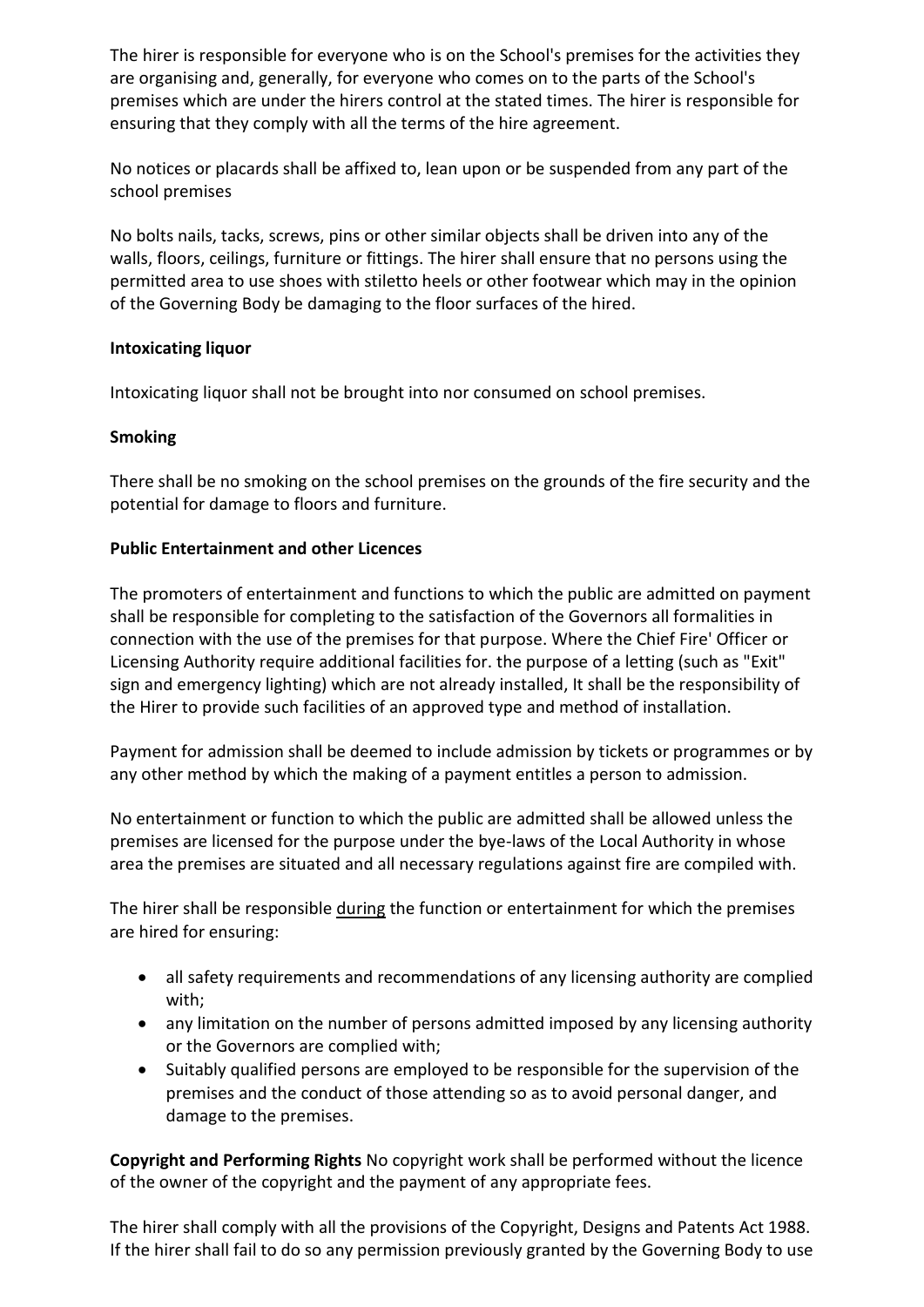the school premises shall be immediately cancelled and the Governing Body shall have the right to recover fees, charges or any other payments referred to in these Regulations.

The hirer shall indemnify the Governing Body from and against all actions, proceedings, costs, claims or demands whatsoever, arising out of the performance of Copyright Works on school premises.

The hirer shall, immediately after any performance or function at which music has been performed or songs sung, complete, sign and return to the Performing Right Society a Performing Right Society Limited form obtainable from the Performing Right Society Limited, 29-33 Berners Street London W1P 4AA.

If it is proposed to play a copyright record or tape in public, application for a licence so to do must be made to Phonographic Performance Ltd, 103 James Street, London W1R 3HG

Evidence that the necessary licences have been obtained must be supplied to the school at one week/month\* (delete as appropriate) before the letting.

# **Gaming**

No gaming is allowed except in accordance with the conditions of the Gaming Act 1968, Section 41 when gaming is carried on at an entertainment promoted for raising money to be applied for purposes other than private gain. A copy of these conditions is open for inspection in the Local Magistrates Court during the normal hours of business and the hirer shall be deemed to have knowledge of the contents thereof whether or not he has availed himself of the opportunity of inspection.

# **Use of Equipment**

The hire area does not include the use of any equipment except where specifically agreed and subject to any fees deemed appropriate by the Governing Body. School furniture (other than chairs for use in halls) shall not be moved except by arrangement. The hirer must do everything reasonable to avoid loss, damage or breakage to the School's property whilst the School's premises are under the hirer's control. Any loss, damage or breakage must be reported as soon as practicable to the Headteacher. The Governing Body will be entitled to charge the hirer for any such loss, damage or breakage on terms to be approved by the school.

#### **Insurance**

Public liability insurance is not being provided by the Academy's Third Party Hirer's Insurance Policy and I can confirm that I have arranged Public Liability Insurance in the name of the individual / organisation hiring the school premises for a limit of indemnity of at least £5,000,000.

# **Parking of Vehicles**

The parking of vehicles on the school's property shall be permitted in approved areas only on condition that persons bringing such vehicles on to the premises do so at their own risk and that they accept responsibility for any damage to the school's property or injury to any person whether connected with the establishment or not, caused by such vehicles or their presence on the school's premises.